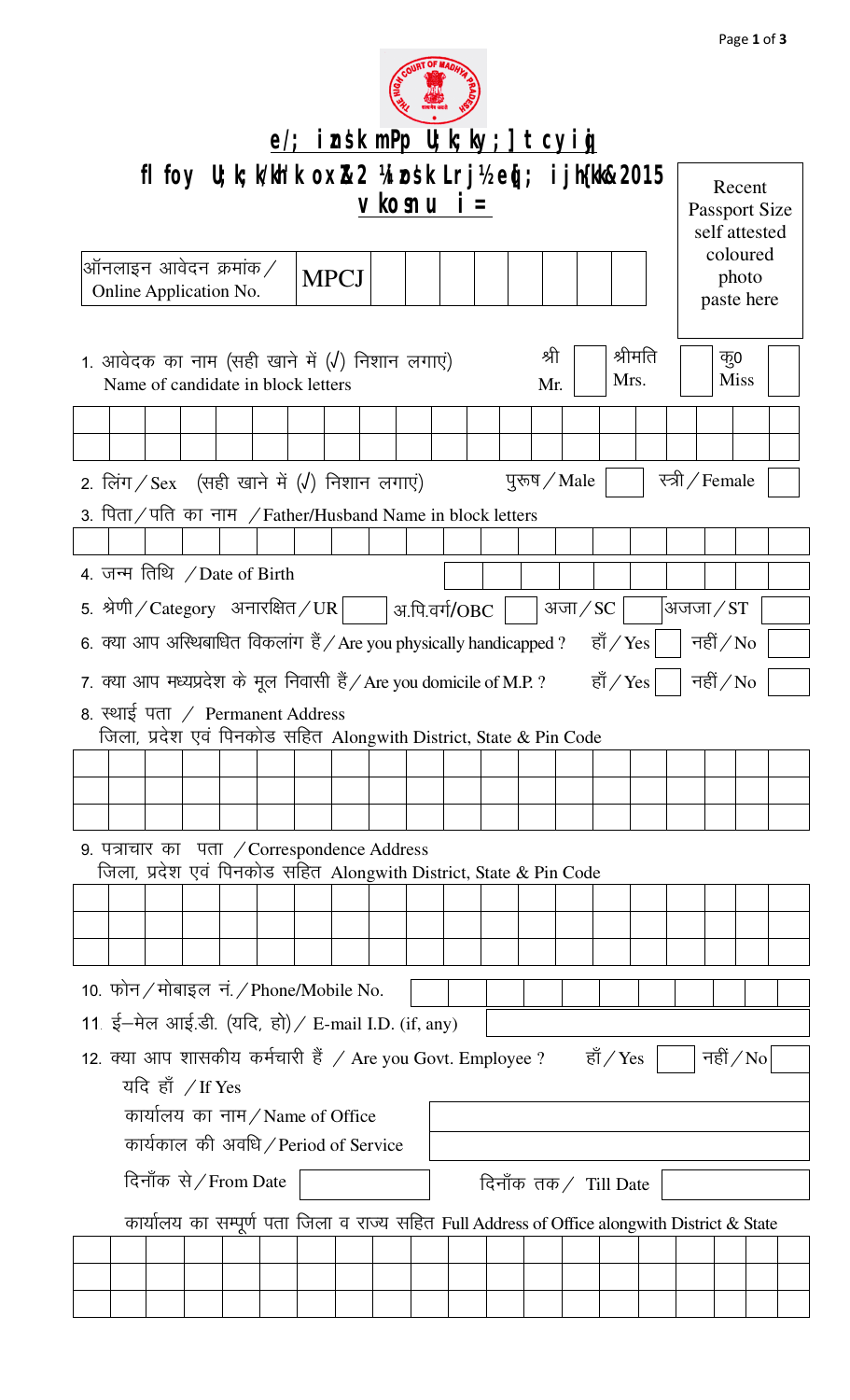- 13. क्या आप उच्चतम आयु सीमा में छूट का लाभ लेना चाहते हैं ? यदि हाँ तो छूट के कॉलम में सही निशान अंकित करें / Do you want relaxation in upper age limit ? if yes then mark right in the relaxation column :-
	- *(अ) अ.पि.वर्ग/OBC*  $\frac{1}{2}$  अजन $\frac{1}{2}$   $\frac{1}{2}$   $\frac{1}{2}$   $\frac{1}{2}$   $\frac{1}{2}$   $\frac{1}{2}$   $\frac{1}{2}$   $\frac{1}{2}$   $\frac{1}{2}$   $\frac{1}{2}$   $\frac{1}{2}$   $\frac{1}{2}$   $\frac{1}{2}$   $\frac{1}{2}$   $\frac{1}{2}$   $\frac{1}{2}$   $\frac{1}{2}$   $\frac{1}{2}$   $\frac{1}{2}$   $\frac{1}{2}$   $\frac{1}{2$
	- (ब) मध्य प्रदेश शासन के स्थाई / अस्थाई कर्मचारी हेतु Permanent/Temporary employee of M. P. Govt.
- 

*14-* **'kS{kf.kd ;ksX;rk dk fooj.k**

| स.   | परीक्षा का नाम            | बोर्ड / विवि | वर्ष | प्राप्तांकों का | टीप,       |
|------|---------------------------|--------------|------|-----------------|------------|
| क्र. |                           |              |      | प्रतिशत         | यदि कोई हो |
|      | हाई स्कूल                 |              |      |                 |            |
| ◠    | स्नातक                    |              |      |                 |            |
| 3    | एल एल बी                  |              |      |                 |            |
|      | अन्य कोई शैक्षणिक योग्यता |              |      |                 |            |

15. क्या आप कभी गिरफ्तार किये गये हैं ? और∕अथवा किसी दाण्डिक न्यायालय द्वारा दोषसिद्ध किये  $\pi$ ये हैं अथवा आपके विरूद्ध कोई दाण्डिक मामला लंबित है ? यदि हाँ, तो विवरण दीजिए / Whether you were ever arrested and/or convicted by a Criminal Court or any criminal case is pending against you ? If yes, give details :-

| स.क्र. | अपराध क्रमांक | धारा | दिनांक | ग्नणय |
|--------|---------------|------|--------|-------|
|        |               |      |        |       |
|        |               |      |        |       |
|        |               |      |        |       |
|        |               |      |        |       |

16. क्या आपको कभी किसी सेवा या सर्विस के दौरान किसी प्रकार की अनुशासनात्मक कार्यवाही में दण्डित किया गया है अथवा आपके विरूद्ध कोई अनुशासनात्मक कार्यवाही की गई ? यदि हाँ, तो *i`Fkd ls fooj.k layXu djsaA*

**fuEufyf[kr nLrkost@izek.k i= vkosnu ds lkFk layXu fd;k tkuk gS %& vH;FkhZ }kjk layXu fd, x, nLrkost@izek.k i= ds lkeus ¼√½ vFkok ¼X½ dk fu'kku yxk**, a Following documents/testimonials have to be attached with this application form Mark *¼*√*½* or *¼*X*½* infront of Documents : -

|                | जन्म प्रमाण पत्र (स्वप्रमाणित छायाप्रति)                                             |
|----------------|--------------------------------------------------------------------------------------|
|                | Documents related to the Date of Birth (Self Attested photo copy)                    |
| $\overline{2}$ | जाति प्रमाण पत्र अ.पि.वर्ग/अजा / अजजा हेतु (सक्षम अधिकारी का)(स्वप्रमाणित छायाप्रति) |
|                | Caste Certificate for OBC/SC/ST (By competent authority) (Self Attested photo copy)  |
| 3              | मध्य प्रदेश का मूल निवासी प्रमाण पत्र (सक्षम अधिकारी का) (स्वप्रमाणित छायाप्रति)     |
|                | Domicile Certificate of M P by Competent Authority (Self Attested photo copy)        |
| 4              | सक्षम अधिकारी का अनापत्ति प्रमाण पत्र (यदि लागू हो)(स्वप्रमाणित छायाप्रति)           |
|                | NOC of competent Officer (if applicable) (Self Attested photo copy)                  |
| 5              | शैक्षणिक योग्यताओं संबंधी प्रमाण पत्र (स्वप्रमाणित छायाप्रति)                        |
|                | Certificates of Educational Qualification (Self Attested photo copy)                 |
| 6              | आवेदक के दो रंगीन पासपोर्ट आकार के वर्तमान फोटोग्राफ                                 |
|                | Two Recent passport size coloured photograph of the candidate                        |
| $\overline{7}$ | अन्य प्रमाण पत्र (यदि हों)(स्वप्रमाणित छायाप्रति)                                    |
|                | Other Documents (If Any) (Self Attested photo copy)                                  |